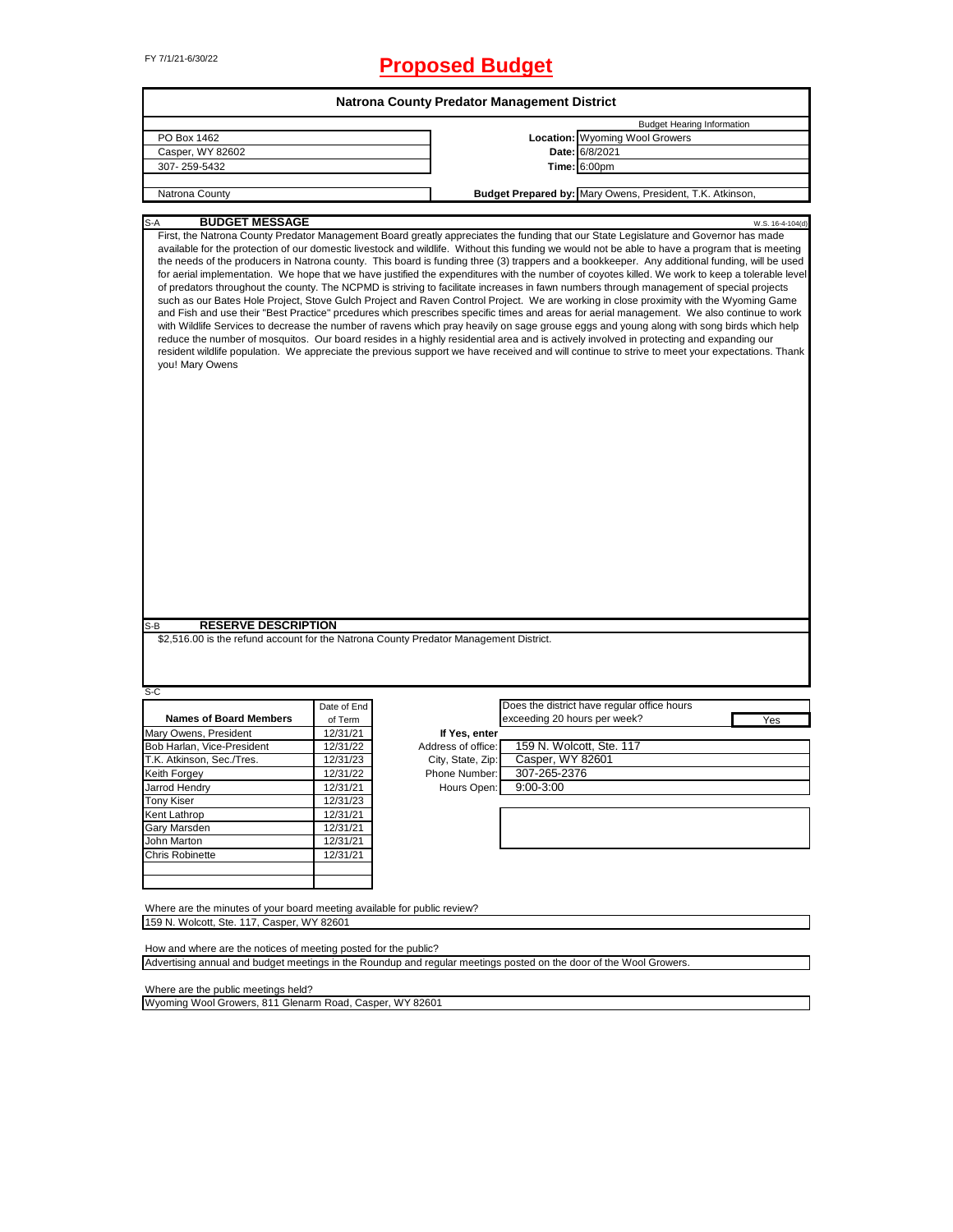#### **PROPOSED BUDGET SUMMARY**

|                | <b>OVERVIEW</b>                                                             | 2019-2020<br>Actual | 2020-2021<br>Estimated | 2021-2022<br>Proposed | Pending<br>Approval |
|----------------|-----------------------------------------------------------------------------|---------------------|------------------------|-----------------------|---------------------|
|                |                                                                             |                     |                        |                       |                     |
| $S-1$<br>$S-2$ | <b>Total Budgeted Expenditures</b><br><b>Total Principal to Pay on Debt</b> | \$286,070<br>\$0    | \$299,487<br>\$0       | \$282,385             |                     |
| $S-3$          | <b>Total Change to Restricted Funds</b>                                     | \$0                 | \$0                    |                       |                     |
| $S-4$          | <b>Total General Fund and Forecasted Revenues Available</b>                 | \$391,904           | \$391,904              | \$363.862             |                     |
| $S-5$          | Amount requested from County Commissioners                                  | \$0                 | \$0                    |                       |                     |
| $S-6$          | <b>Additional Funding Needed:</b>                                           |                     |                        |                       |                     |

| <b>REVENUE SUMMARY</b> |                                                                                 | 2019-2020      | 2020-2021      | 2021-2022                                   | Pending                                                                                                                                                                                                                                                                                                                                                                                                                                                             |
|------------------------|---------------------------------------------------------------------------------|----------------|----------------|---------------------------------------------|---------------------------------------------------------------------------------------------------------------------------------------------------------------------------------------------------------------------------------------------------------------------------------------------------------------------------------------------------------------------------------------------------------------------------------------------------------------------|
|                        |                                                                                 | Actual         | Estimated      | Proposed                                    | Approval                                                                                                                                                                                                                                                                                                                                                                                                                                                            |
|                        |                                                                                 | \$0            | \$0            | \$0                                         | an dhe                                                                                                                                                                                                                                                                                                                                                                                                                                                              |
| $S-7$<br>$S-8$         | <b>Operating Revenues</b><br>Tax levy (From the County Treasurer)               | \$0            | \$0            | \$0                                         | en de la familie de la familie de la familie de la familie de la familie de la familie de la familie de la fa<br>Constitution de la familie de la familie de la familie de la familie de la familie de la familie de la familie                                                                                                                                                                                                                                     |
| $S-9$                  | <b>Government Support</b>                                                       | \$0            | \$0            | \$0                                         | en de la familie de la familie de la familie de la familie de la familie de la familie de la familie de la fam<br>Constitution de la familie de la familie de la familie de la familie de la familie de la familie de la familie                                                                                                                                                                                                                                    |
| $S-10$                 | <b>Grants</b>                                                                   | \$180,000      | \$180,000      | \$180,000                                   | a sa mga kalalala                                                                                                                                                                                                                                                                                                                                                                                                                                                   |
| $S-11$                 | Other County Support (Not from Co. Treas.)                                      | \$0            | \$0            | \$0                                         |                                                                                                                                                                                                                                                                                                                                                                                                                                                                     |
| $S-12$                 | <b>Miscellaneous</b>                                                            | \$0            | \$0            | \$0                                         | e de la construcción de la construcción de la construcción de la construcción de la construcción de la construcción de la construcción de la construcción de la construcción de la construcción de la construcción de la const                                                                                                                                                                                                                                      |
| $S-13$                 | <b>Other Forecasted Revenue</b>                                                 | \$102,682      | \$102,682      | \$102,682                                   | <u>startin era</u>                                                                                                                                                                                                                                                                                                                                                                                                                                                  |
|                        |                                                                                 |                |                |                                             |                                                                                                                                                                                                                                                                                                                                                                                                                                                                     |
| $S-14$                 | <b>Total Revenue</b>                                                            | \$282,682      | \$282,682      | \$282,682                                   | <u> Hardina k</u>                                                                                                                                                                                                                                                                                                                                                                                                                                                   |
| FY 7/1/21-6/30/22      |                                                                                 |                |                | Natrona County Predator Management District |                                                                                                                                                                                                                                                                                                                                                                                                                                                                     |
|                        | <b>EXPENDITURE SUMMARY</b>                                                      | 2019-2020      | 2020-2021      | 2021-2022                                   | Pending                                                                                                                                                                                                                                                                                                                                                                                                                                                             |
|                        |                                                                                 | Actual         | Estimated      | Proposed                                    | Approval                                                                                                                                                                                                                                                                                                                                                                                                                                                            |
|                        |                                                                                 | \$0            | \$0            | \$0                                         |                                                                                                                                                                                                                                                                                                                                                                                                                                                                     |
| $S-15$<br>$S-16$       | <b>Capital Outlay</b><br><b>Interest and Fees On Debt</b>                       | \$0            | \$0            | \$0                                         | en de la forma de la forma de la forma de la forma de la forma de la forma de la forma de la forma de la forma<br>De la forma de la forma de la forma de la forma de la forma de la forma de la forma de la forma de la forma de<br>en de la familie de la familie de la familie de la familie de la familie de la familie de la familie de la fa<br>Constitution de la familie de la familie de la familie de la familie de la familie de la familie de la familie |
| $S-17$                 | Administration                                                                  | \$10,820       | \$10,242       | \$12,840                                    | <u>Mariji ya K</u>                                                                                                                                                                                                                                                                                                                                                                                                                                                  |
| $S-18$                 | <b>Operations</b>                                                               | \$274,450      | \$288,445      | \$268,745                                   | <u>Maria Mari</u>                                                                                                                                                                                                                                                                                                                                                                                                                                                   |
| $S-19$                 | <b>Indirect Costs</b>                                                           | \$800          | \$800          | \$800                                       | <u> Hillian</u>                                                                                                                                                                                                                                                                                                                                                                                                                                                     |
| <b>S-20R</b>           | <b>Expenditures paid by Reserves</b>                                            | \$0            | \$0            | \$0                                         | en de la familie de la familie de la familie de la familie de la familie de la familie de la familie de la fa<br>Constitution de la familie de la familie de la familie de la familie de la familie de la familie de la familie                                                                                                                                                                                                                                     |
| $S-20$                 | <b>Total Expenditures</b>                                                       | \$286,070      | \$299,487      | \$282,385                                   | <u>Marthua C</u>                                                                                                                                                                                                                                                                                                                                                                                                                                                    |
|                        |                                                                                 |                |                |                                             |                                                                                                                                                                                                                                                                                                                                                                                                                                                                     |
|                        | <b>DEBT SUMMARY</b>                                                             | 2019-2020      | 2020-2021      | 2021-2022                                   | Pending                                                                                                                                                                                                                                                                                                                                                                                                                                                             |
|                        |                                                                                 | Actual         | Estimated      | Proposed                                    | Approval                                                                                                                                                                                                                                                                                                                                                                                                                                                            |
| $S-21$                 |                                                                                 | \$0            | \$0            | \$0                                         | <u>i k</u>                                                                                                                                                                                                                                                                                                                                                                                                                                                          |
|                        | <b>Principal Paid on Debt</b>                                                   |                |                |                                             |                                                                                                                                                                                                                                                                                                                                                                                                                                                                     |
|                        | <b>CASH AND INVESTMENTS</b>                                                     | 2019-2020      | 2020-2021      | 2021-2022                                   | Pending                                                                                                                                                                                                                                                                                                                                                                                                                                                             |
|                        |                                                                                 | Actual         | Estimated      | Proposed                                    | Approval                                                                                                                                                                                                                                                                                                                                                                                                                                                            |
|                        |                                                                                 |                |                |                                             |                                                                                                                                                                                                                                                                                                                                                                                                                                                                     |
| $S-22$                 | <b>TOTAL GENERAL FUNDS</b>                                                      | \$109,222      | \$109,222      | \$81,180                                    | <u>istorian e</u>                                                                                                                                                                                                                                                                                                                                                                                                                                                   |
|                        |                                                                                 |                |                |                                             |                                                                                                                                                                                                                                                                                                                                                                                                                                                                     |
| $S-23$                 | <b>Summary of Reserve Funds</b><br><b>Beginning Balance in Reserve Accounts</b> |                |                |                                             |                                                                                                                                                                                                                                                                                                                                                                                                                                                                     |
| $S-24$                 | a. Sinking and Debt Service Funds                                               | \$0            | \$0            | \$0                                         | 1999                                                                                                                                                                                                                                                                                                                                                                                                                                                                |
| $S-25$                 | b. Reserves                                                                     | \$2,515        | \$2,516        | \$2,520                                     | <u> Hillian Sta</u>                                                                                                                                                                                                                                                                                                                                                                                                                                                 |
| $S-26$                 | c. Bond Funds                                                                   | \$0            | \$0            | \$0                                         | an di Kabupatén Tanah Jaw                                                                                                                                                                                                                                                                                                                                                                                                                                           |
|                        | Total Reserves (a+b+c)                                                          | \$2,515        | \$2,516        | \$2,520                                     | a katika kalendari katika katika alikuwa alikuwa alikuwa alikuwa alikuwa alikuwa alikuwa alikuwa alikuwa aliku<br>Katika katika katika katika katika katika katika katika katika katika katika katika katika katika katika aliku                                                                                                                                                                                                                                    |
| $S-27$                 | Amount to be added                                                              |                |                |                                             |                                                                                                                                                                                                                                                                                                                                                                                                                                                                     |
| $S-28$                 | a. Sinking and Debt Service Funds                                               | \$0            | \$0            | \$0                                         |                                                                                                                                                                                                                                                                                                                                                                                                                                                                     |
| $S-29$                 | b. Reserves                                                                     | \$0            | \$0            | \$0                                         | e de la composición de la composición de la composición de la composición de la composición de la composición<br>Campo de la composición de la composición de la composición de la composición de la composición de la composic                                                                                                                                                                                                                                     |
| $S-30$                 | c. Bond Funds                                                                   | \$0            | \$0            | \$0                                         |                                                                                                                                                                                                                                                                                                                                                                                                                                                                     |
|                        | Total to be added (a+b+c)                                                       | \$0            | \$0            | \$0                                         | en de la familie de la familie de la familie de la familie de la familie de la familie de la familie de la fam<br>Constitution de la familie de la familie de la familie de la familie de la familie de la familie de la familie                                                                                                                                                                                                                                    |
|                        |                                                                                 |                |                |                                             |                                                                                                                                                                                                                                                                                                                                                                                                                                                                     |
| $S-31$<br>$S-32$       | <b>Subtotal</b><br>Less Total to be spent                                       | \$2,515<br>\$0 | \$2,516<br>\$0 | \$2,520<br>\$0                              | <u> Hillingan</u><br>an dhe                                                                                                                                                                                                                                                                                                                                                                                                                                         |
| $S-33$                 | TOTAL RESERVES AT END OF FISCAL YEAR                                            | \$2,515        | \$2,516        | \$2,520                                     | <u>e dhe që shtë shtë sht</u>                                                                                                                                                                                                                                                                                                                                                                                                                                       |
|                        |                                                                                 |                |                |                                             |                                                                                                                                                                                                                                                                                                                                                                                                                                                                     |

*Budget Officer / District Official (if not same as "Submitted by")*

Date adopted by Special District

*End of Summary*

**DISTRICT ADDRESS:** PO Box 1462, Casper, WY 82602 **PREPARED BY:** Mary Owens, President, T.K. Atkin

**DISTRICT PHONE:** 307- 259-5432

1/23/19 *Form approved by Wyoming Department of Audit, Public Funds Division Prepared in compliance with the Uniform Municipal Fiscal Procedures Act (W.S. 16-4-101 through 124) as it applies.*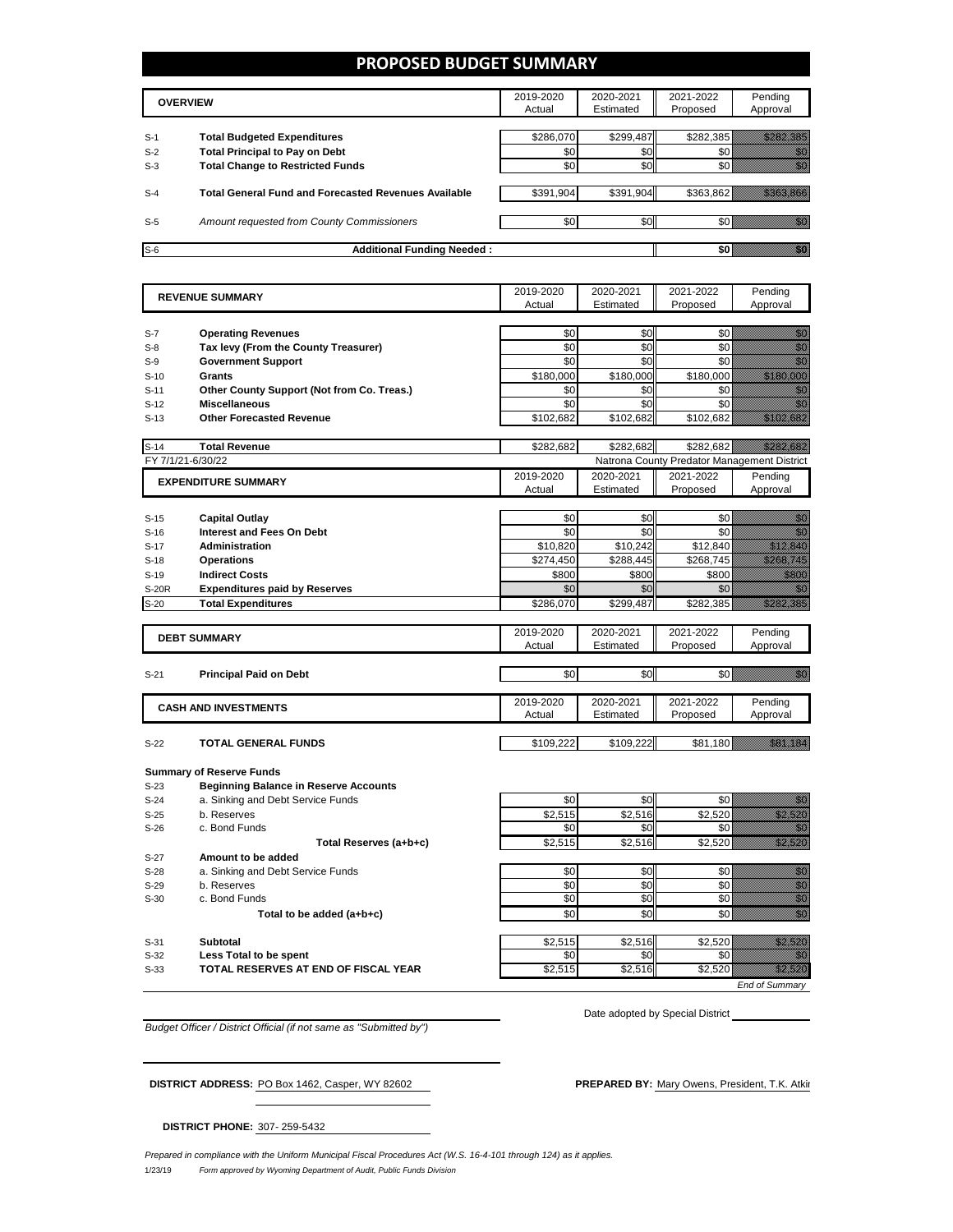|                        | Natrona County Predator Management District                                          |                                 |                     |                        | <b>FYE</b>            | 6/30/2022                                                                                                                                                                                                                        |
|------------------------|--------------------------------------------------------------------------------------|---------------------------------|---------------------|------------------------|-----------------------|----------------------------------------------------------------------------------------------------------------------------------------------------------------------------------------------------------------------------------|
|                        | <b>NAME OF DISTRICT/BOARD</b>                                                        |                                 |                     |                        |                       |                                                                                                                                                                                                                                  |
|                        | PROPERTY TAXES AND ASSESSMENTS                                                       |                                 |                     |                        |                       |                                                                                                                                                                                                                                  |
|                        |                                                                                      |                                 |                     |                        |                       |                                                                                                                                                                                                                                  |
|                        |                                                                                      | <b>DOA Chart</b><br>of Accounts | 2019-2020<br>Actual | 2020-2021<br>Estimated | 2021-2022<br>Proposed | Pending<br>Approval                                                                                                                                                                                                              |
| $R-1$<br>$R-1.1$       | <b>Property Taxes and Assessments Received</b>                                       | 4001                            | \$0                 | \$0                    | \$0                   |                                                                                                                                                                                                                                  |
| $R-1.2$                | Tax Levy (From the County Treasurer)<br>Other County Support (see note on the right) | 4005                            | \$0                 | \$0                    | \$0                   |                                                                                                                                                                                                                                  |
|                        |                                                                                      |                                 |                     |                        |                       |                                                                                                                                                                                                                                  |
|                        | <b>FORECASTED REVENUE</b>                                                            |                                 |                     |                        |                       |                                                                                                                                                                                                                                  |
|                        |                                                                                      |                                 |                     |                        |                       |                                                                                                                                                                                                                                  |
|                        |                                                                                      | <b>DOA Chart</b><br>of Accounts | 2019-2020<br>Actual | 2020-2021<br>Estimated | 2021-2022<br>Proposed | Pending<br>Approval                                                                                                                                                                                                              |
| $R-2$                  | <b>Revenues from Other Governments</b>                                               |                                 |                     |                        |                       |                                                                                                                                                                                                                                  |
| $R-2.1$                | State Aid                                                                            | 4211                            | \$0                 | \$0                    | \$0                   |                                                                                                                                                                                                                                  |
| $R - 2.2$              | Additional County Aid (non-treasurer)                                                | 4237                            | \$0                 | \$0                    | \$0                   |                                                                                                                                                                                                                                  |
|                        | R-2.3 City (or Town) Aid                                                             | 4237                            | \$0                 | \$0                    | \$0                   |                                                                                                                                                                                                                                  |
| R-2.4                  | Other (Specify)                                                                      | 4237                            | \$0                 | \$0                    | \$0                   |                                                                                                                                                                                                                                  |
| $R - 2.5$              | <b>Total Government Support</b>                                                      |                                 | \$0                 | \$0                    | \$0                   | en de la familie de la familie de la familie de la familie de la familie de la familie de la familie de la fam<br>Constituit de la familie de la familie de la familie de la familie de la familie de la familie de la familie d |
| $R-3$                  | <b>Operating Revenues</b>                                                            |                                 |                     |                        |                       |                                                                                                                                                                                                                                  |
| $R - 3.1$<br>$R - 3.2$ | <b>Customer Charges</b><br>Sales of Goods or Services                                | 4300<br>4300                    | \$0<br>\$0          | \$0<br>\$0             | \$0<br>\$0            |                                                                                                                                                                                                                                  |
|                        | R-3.3 Other Assessments                                                              | 4503                            | \$0                 | \$0                    | \$0                   |                                                                                                                                                                                                                                  |
| $R - 3.4$              | <b>Total Operating Revenues</b>                                                      |                                 | \$0                 | \$0                    | \$0                   | e de la concellativa de la concellativa de la concellativa de la concellativa de la concellativa de la concell<br>Concellativa de la concellativa de la concellativa de la concellativa de la concellativa de la concellativa de |
| $R-4$                  | Grants                                                                               |                                 |                     |                        |                       |                                                                                                                                                                                                                                  |
| $R - 4.1$              | <b>Direct Federal Grants</b>                                                         | 4201                            | \$0                 | \$0                    | \$0                   |                                                                                                                                                                                                                                  |
|                        | R-4.2 Federal Grants thru State Agencies                                             | 4201                            | \$0                 | \$0                    | \$0                   |                                                                                                                                                                                                                                  |
|                        | R-4.3 Grants from State Agencies                                                     | 4211                            | \$180,000           | \$180,000              | \$180,000             | <u> Mariji (</u>                                                                                                                                                                                                                 |
| $R - 4.4$              | <b>Total Grants</b>                                                                  |                                 | \$180,000           | \$180,000              | \$180,000             | <u>e komunisti po</u>                                                                                                                                                                                                            |
| $R-5$                  | <b>Miscellaneous Revenue</b>                                                         |                                 |                     |                        |                       |                                                                                                                                                                                                                                  |
| $R-5.1$                | Interest                                                                             | 4501                            |                     |                        |                       |                                                                                                                                                                                                                                  |
| R-5.2                  | Other: Specify                                                                       | 4500                            |                     |                        |                       |                                                                                                                                                                                                                                  |
| $R - 5.3$              | Other: Additional                                                                    |                                 |                     |                        |                       |                                                                                                                                                                                                                                  |
| $R-5.4$                | <b>Total Miscellaneous</b>                                                           |                                 | \$0                 | \$0                    | \$0                   | en de la familie de la familie de la familie de la familie de la familie de la familie de la familie de la fam<br>Constituit de la familie de la familie de la familie de la familie de la familie de la familie de la familie d |
| $R - 5.5$              | <b>Total Forecasted Revenue</b>                                                      |                                 | \$180,000           | \$180,000              | \$180,000             | a a bhliain 1979.                                                                                                                                                                                                                |
| $R-6$                  | <b>Other Forecasted Revenue</b>                                                      |                                 |                     |                        |                       |                                                                                                                                                                                                                                  |
| $R-6.1$                | a. Other past due as estimated by Co. Treas.                                         | 4004                            | \$0                 | \$0                    | \$0                   |                                                                                                                                                                                                                                  |
| $R-6.2$                | b. Other forecasted revenue (specify):                                               |                                 |                     |                        |                       |                                                                                                                                                                                                                                  |
| $R-6.3$                | Livestock Tax                                                                        | 4500                            | \$48.682            | \$48,682               | \$48,682              | <u> Karl Barat da</u>                                                                                                                                                                                                            |
| $R-6.4$                | <b>Wildlife Projects</b>                                                             | 4500                            | \$54,000            | \$54,000               | \$54,000              | <b>Santa Cardinal</b>                                                                                                                                                                                                            |
| $R-6.5$                |                                                                                      |                                 |                     |                        |                       |                                                                                                                                                                                                                                  |
| $R-6.6$                | Total Other Forecasted Revenue (a+b)                                                 |                                 | \$102,682           | \$102,682              | \$102,682             | <u>esta kontroll</u>                                                                                                                                                                                                             |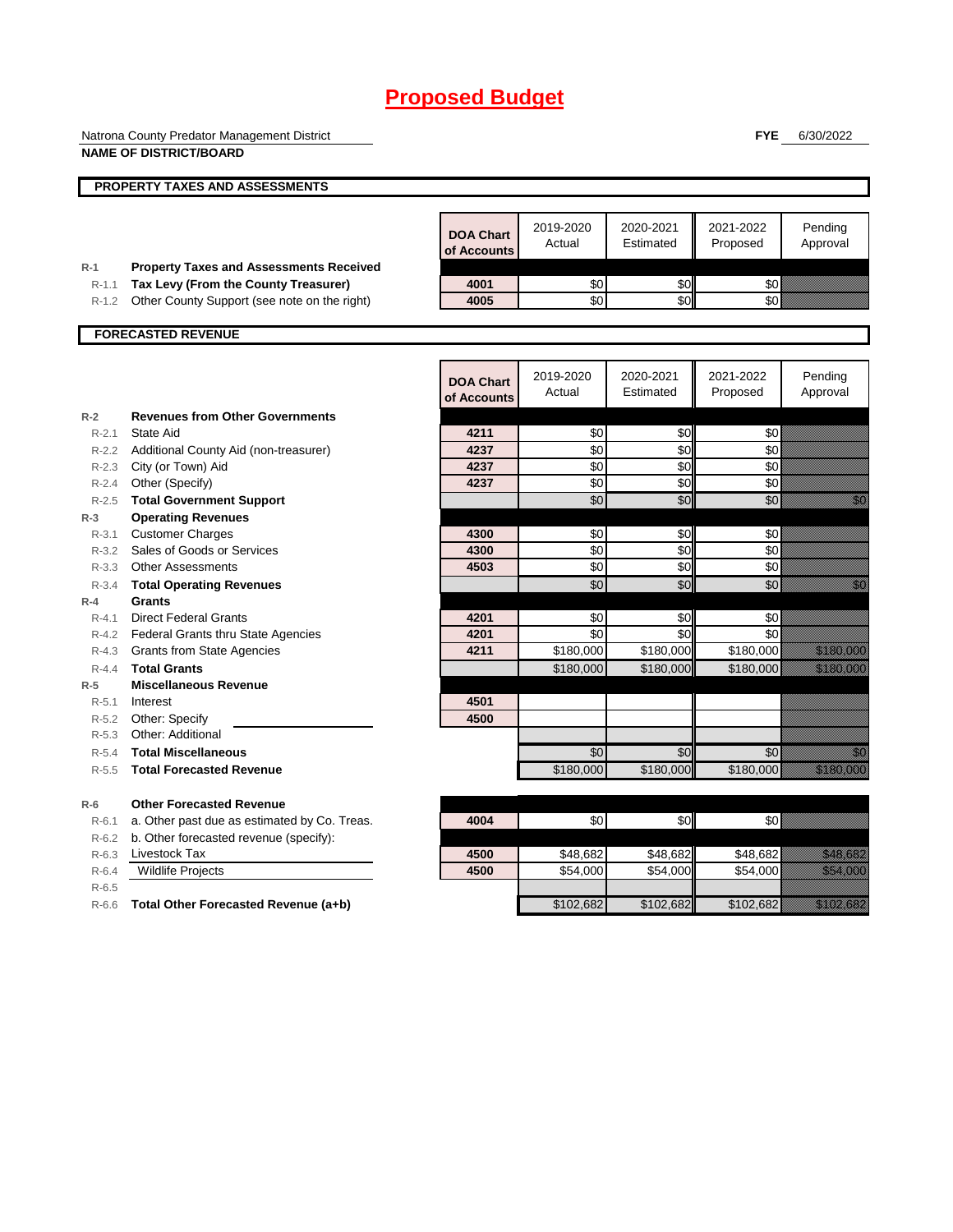#### **CAPITAL OUTLAY BUDGET**

| F-1       | <b>Capital Outlay</b>       |
|-----------|-----------------------------|
| $E - 1.1$ | <b>Real Property</b>        |
| $F-12$    | Vehicles                    |
| $F-1.3$   | <b>Office Equipment</b>     |
| $F-14$    | Other (Specify)             |
| $F-1.5$   |                             |
| $F-16$    |                             |
| $F-17$    |                             |
| $F-1.8$   | <b>TOTAL CAPITAL OUTLAY</b> |
|           |                             |

|           |                             | <b>DOA Chart</b><br>of Accounts | 2019-2020<br>Actual | 2020-2021<br>Estimated | 2021-2022<br>Proposed | Pending<br>Approval                                                                                                                                                                                                             |
|-----------|-----------------------------|---------------------------------|---------------------|------------------------|-----------------------|---------------------------------------------------------------------------------------------------------------------------------------------------------------------------------------------------------------------------------|
|           | <b>Capital Outlay</b>       |                                 |                     |                        |                       |                                                                                                                                                                                                                                 |
| $E - 1.1$ | <b>Real Property</b>        | 6201                            | \$0                 | \$0                    | \$0                   |                                                                                                                                                                                                                                 |
| $E - 1.2$ | Vehicles                    | 6210                            | \$0                 | \$0                    | \$0                   |                                                                                                                                                                                                                                 |
| $E - 1.3$ | Office Equipment            | 6211                            | \$0                 | \$0                    | \$0                   |                                                                                                                                                                                                                                 |
| $E - 1.4$ | Other (Specify)             |                                 |                     |                        |                       |                                                                                                                                                                                                                                 |
| $E-1.5$   |                             | 6200                            | \$0                 | \$0                    | \$0                   |                                                                                                                                                                                                                                 |
| $E-1.6$   |                             | 6200                            | \$0                 | \$0                    | 30 <sup>l</sup>       |                                                                                                                                                                                                                                 |
| $E - 1.7$ |                             |                                 |                     |                        |                       |                                                                                                                                                                                                                                 |
| $E-1.8$   | <b>TOTAL CAPITAL OUTLAY</b> |                                 | \$0                 | \$0                    | 30 <sup>8</sup>       | en de la familie de la familie de la familie de la familie de la familie de la familie de la familie de la fam<br>Concelle de la familie de la familie de la familie de la familie de la familie de la familie de la familie de |
|           |                             |                                 |                     |                        |                       |                                                                                                                                                                                                                                 |

#### **ADMINISTRATION BUDGET**

|           |                                      | <b>DOA Chart</b><br>of Accounts | 2019-2020<br>Actual | 2020-2021<br>Estimated | 2021-2022<br>Proposed | Pending<br>Approval                      |
|-----------|--------------------------------------|---------------------------------|---------------------|------------------------|-----------------------|------------------------------------------|
| $E-2$     | <b>Personnel Services</b>            |                                 |                     |                        |                       |                                          |
| $E - 2.1$ | Administrator                        | 7002                            |                     |                        |                       |                                          |
| $E - 2.2$ | Secretary                            | 7003                            | \$6,540             | \$6,700                | \$8,000               | <u>tik ka</u>                            |
| $E - 2.3$ | Clerical                             | 7004                            |                     |                        |                       |                                          |
| $E - 2.4$ | Other (Specify)                      |                                 |                     |                        |                       |                                          |
| $E - 2.5$ |                                      | 7005                            |                     |                        |                       |                                          |
| $E - 2.6$ |                                      | 7005                            |                     |                        |                       |                                          |
| $E - 2.7$ |                                      |                                 |                     |                        |                       |                                          |
| $E-3$     | <b>Board Expenses</b>                |                                 |                     |                        |                       |                                          |
| $E - 3.1$ | Travel                               | 7011                            | \$0                 | \$0                    | \$0                   |                                          |
| $E - 3.2$ | Mileage                              | 7012                            | \$916               | \$232                  | \$1,000               | <u>ti ka kasasa dhe</u>                  |
| $E - 3.3$ | Other (Specify)                      |                                 |                     |                        |                       |                                          |
| $E - 3.4$ |                                      | 7013                            | \$0                 | \$0                    | \$0                   |                                          |
| $E - 3.5$ |                                      | 7013                            | \$0                 | \$0                    | \$0                   |                                          |
| $E - 3.6$ |                                      |                                 |                     |                        |                       |                                          |
| $E-4$     | <b>Contractual Services</b>          |                                 |                     |                        |                       |                                          |
| $E - 4.1$ | Legal                                | 7021                            | \$0                 | \$0                    | \$0                   |                                          |
| $E-4.2$   | Accounting/Auditing                  | 7022                            | \$1,945             | \$1,945                | \$2,000               | <u>till framförfattar e</u>              |
| $E - 4.3$ | Other (Specify)                      |                                 |                     |                        |                       |                                          |
| $E - 4.4$ |                                      | 7023                            | \$0                 | \$0                    | \$0                   |                                          |
| $E-4.5$   |                                      | 7023                            | \$0                 | \$0                    | \$0                   |                                          |
| $E-4.6$   |                                      |                                 |                     |                        |                       |                                          |
| $E-5$     | <b>Other Administrative Expenses</b> |                                 |                     |                        |                       |                                          |
| $E - 5.1$ | <b>Office Supplies</b>               | 7031                            | \$282               | \$165                  | \$500                 | <u>tion and</u>                          |
| $E - 5.2$ | Office equipment, rent & repair      | 7032                            | \$0                 | \$0                    | \$0                   |                                          |
| $E - 5.3$ | Education                            | 7033                            | $\sqrt{6}$          | \$0                    | \$0                   |                                          |
| $E - 5.4$ | Registrations                        | 7034                            | \$0                 | \$0                    | \$0                   |                                          |
| $E-5.5$   | Other (Specify)                      |                                 |                     |                        |                       |                                          |
| $E - 5.6$ | <b>Meeting Expenses</b>              | 7035                            | \$0                 | \$0                    | \$40                  | <u>Mariti I</u>                          |
| $E - 5.7$ | Advertising                          | 7035                            | $\overline{$}1,137$ | \$1,200                | \$1,300               | <u> Karlin Sara</u>                      |
| $E - 5.8$ |                                      |                                 |                     |                        |                       |                                          |
| $E-6$     | <b>TOTAL ADMINISTRATION</b>          |                                 | \$10,820            | \$10,242               | \$12,840              | a katika katika katika katika katika ali |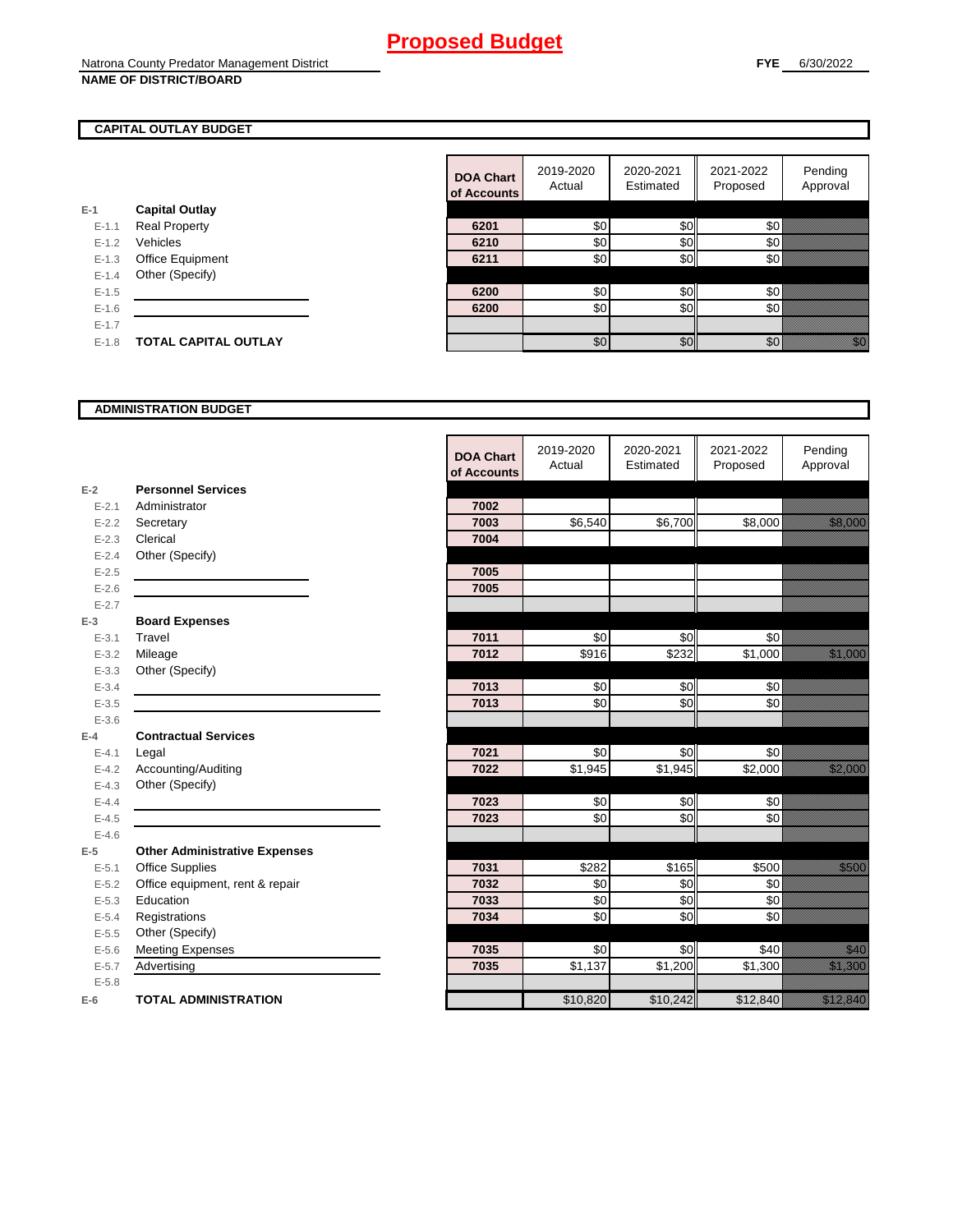#### **OPERATIONS BUDGET**

|                        |                                        | <b>DOA Chart</b><br>of Accounts | 2019-2020<br>Actual | 2020-2021<br>Estimated | 2021-2022<br>Proposed | Pending<br>Approval                                                                                                                                                                                                              |
|------------------------|----------------------------------------|---------------------------------|---------------------|------------------------|-----------------------|----------------------------------------------------------------------------------------------------------------------------------------------------------------------------------------------------------------------------------|
| $E-7$                  | <b>Personnel Services</b>              |                                 |                     |                        |                       |                                                                                                                                                                                                                                  |
| $E - 7.1$              | <b>Wages--Operations</b>               | 7202                            | $\frac{6}{3}$       | \$0                    | $\frac{6}{3}$         |                                                                                                                                                                                                                                  |
| $E - 7.2$              | <b>Service Contracts</b>               | 7203                            | \$0                 | \$0                    | \$0                   |                                                                                                                                                                                                                                  |
| $E - 7.3$              | Other (Specify)                        |                                 |                     |                        |                       |                                                                                                                                                                                                                                  |
| $E - 7.4$              |                                        | 7204                            | $\frac{6}{3}$       | \$0                    | \$0                   |                                                                                                                                                                                                                                  |
| $E - 7.5$              |                                        | 7204                            | \$0                 | \$0                    | \$0                   |                                                                                                                                                                                                                                  |
| $E - 7.6$              |                                        |                                 |                     |                        |                       |                                                                                                                                                                                                                                  |
| $E-8$                  | <b>Travel</b>                          | 7211                            | \$0                 | \$0                    | \$0                   |                                                                                                                                                                                                                                  |
| $E - 8.1$<br>$E - 8.2$ | Mileage<br>Other (Specify)             |                                 |                     |                        |                       |                                                                                                                                                                                                                                  |
| $E - 8.3$              |                                        | 7212                            | \$0                 | \$0                    | \$0                   |                                                                                                                                                                                                                                  |
| $E - 8.4$              |                                        | 7212                            | \$0                 | $\overline{30}$        | \$0                   |                                                                                                                                                                                                                                  |
| $E - 8.5$              |                                        |                                 |                     |                        |                       |                                                                                                                                                                                                                                  |
| $E-9$                  | <b>Operating supplies (List)</b>       |                                 |                     |                        |                       |                                                                                                                                                                                                                                  |
| $E-9.1$                |                                        | 7220                            | \$0                 | \$0                    | \$0                   |                                                                                                                                                                                                                                  |
| $E - 9.2$              |                                        | 7220                            | \$0                 | \$0                    | \$0                   |                                                                                                                                                                                                                                  |
| $E - 9.3$              |                                        | 7220                            | $\sqrt{6}$          | $\sqrt{6}$             | $\frac{6}{3}$         |                                                                                                                                                                                                                                  |
| $E - 9.4$              |                                        | 7220                            | \$0                 | \$0                    | \$0                   |                                                                                                                                                                                                                                  |
| $E - 9.5$              |                                        |                                 |                     |                        |                       |                                                                                                                                                                                                                                  |
| $E-10$                 | <b>Program Services (List)</b>         |                                 |                     |                        |                       |                                                                                                                                                                                                                                  |
| $E-10.1$               | <b>Wildlife Services</b>               | 7230                            | \$5,177             | \$5,700                | \$6,000               | <u>ti ka</u>                                                                                                                                                                                                                     |
| $E-10.2$               |                                        | 7230                            | \$0                 | \$0                    | \$0                   |                                                                                                                                                                                                                                  |
| $E-10.3$               |                                        | 7230                            | \$0                 | \$0                    | \$0                   |                                                                                                                                                                                                                                  |
| $E-10.4$               |                                        | 7230                            | \$0                 | \$0                    | \$0                   |                                                                                                                                                                                                                                  |
| $E-10.5$               |                                        |                                 |                     |                        |                       |                                                                                                                                                                                                                                  |
| $E-11$                 | <b>Contractual Arrangements (List)</b> | 7400                            | \$20,507            |                        |                       |                                                                                                                                                                                                                                  |
| $E - 11.1$<br>$E-11.2$ | <b>Flying Budget</b><br>Trappers (3)   | 7400                            | \$208,766           | \$30,000<br>\$212,267  | \$10,000<br>\$212,267 | <u> Karl Sara</u><br><u>era de la construcción de la construcción de la construcción de la construcción de la construcción de la cons</u>                                                                                        |
| $E-11.3$               | <b>Wildlife Projects</b>               | 7400                            | \$40,000            | \$40,000               | \$40,000              |                                                                                                                                                                                                                                  |
| $E-11.4$               |                                        | 7400                            |                     |                        |                       |                                                                                                                                                                                                                                  |
| $E-11.5$               |                                        |                                 |                     |                        |                       |                                                                                                                                                                                                                                  |
| $E-12$                 | <b>Other operations (Specify)</b>      |                                 |                     |                        |                       |                                                                                                                                                                                                                                  |
| $E-12.1$               | Predator Management Fees Refund        | 7450                            | \$0                 | \$478                  | \$478                 | <u>ellistin</u>                                                                                                                                                                                                                  |
| $E-12.2$               |                                        | 7450                            |                     |                        |                       |                                                                                                                                                                                                                                  |
| $E-12.3$               |                                        | 7450                            |                     |                        |                       |                                                                                                                                                                                                                                  |
| $E-12.4$               |                                        | 7450                            |                     |                        |                       |                                                                                                                                                                                                                                  |
| $E-12.5$               |                                        |                                 |                     |                        |                       |                                                                                                                                                                                                                                  |
| $E-13$                 | <b>TOTAL OPERATIONS</b>                |                                 | \$274,450           | \$288,445              | \$268,745             | a katika katika katika katika katika katika katika katika katika katika katika katika katika katika katika kat<br>Katika katika katika katika katika katika katika katika katika katika katika katika katika katika katika katik |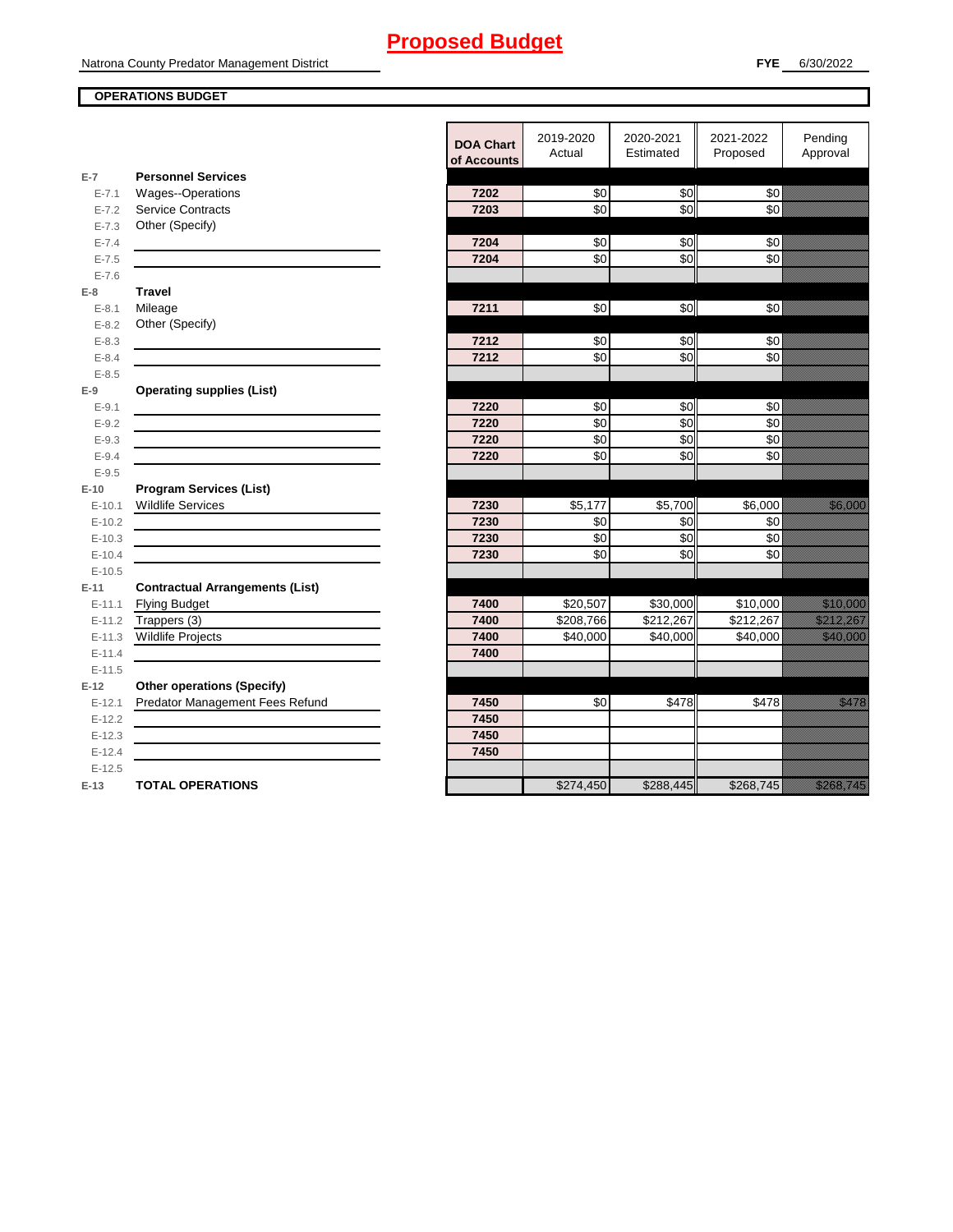Natrona County Predator Management District

### **INDIRECT COSTS BUDGET**

|          |                              | <b>DOA Chart</b><br>of Accounts | 2019-2020<br>Actual | 2020-2021<br>Estimated | 2021-2022<br>Proposed | Pending<br>Approval |
|----------|------------------------------|---------------------------------|---------------------|------------------------|-----------------------|---------------------|
| $E-14$   | Insurance                    |                                 |                     |                        |                       |                     |
| $E-14.1$ | Liability                    | 7502                            | \$300               | \$300                  | \$300                 | <u> Hillian Sa</u>  |
| $E-14.2$ | Buildings and vehicles       | 7503                            | \$0                 | \$0                    | \$0                   |                     |
| $E-14.3$ | Equipment                    | 7504                            | \$0                 | \$0                    | \$0                   |                     |
| $E-14.4$ | Other (Specify)              |                                 |                     |                        |                       |                     |
| $E-14.5$ | <b>LGLP</b>                  | 7505                            | \$500               | \$500                  | \$500                 | <u>tik komun</u>    |
| $E-14.6$ |                              | 7505                            | \$0                 | \$0                    | \$0                   |                     |
| $E-14.7$ |                              |                                 |                     |                        |                       |                     |
| $E-15$   | Indirect payroll costs:      |                                 |                     |                        |                       |                     |
| $E-15.1$ | FICA (Social Security) taxes | 7511                            | \$0                 | \$0                    | \$0                   |                     |
| $E-15.2$ | <b>Workers Compensation</b>  | 7512                            | \$0                 | \$0                    | \$0                   |                     |
| $E-15.3$ | <b>Unemployment Taxes</b>    | 7513                            | \$0                 | \$0                    | \$0                   |                     |
| $E-15.4$ | Retirement                   | 7514                            | \$0                 | \$0                    | \$0                   |                     |
| $E-15.5$ | <b>Health Insurance</b>      | 7515                            | \$0                 | \$0                    | \$0                   |                     |
| $E-15.6$ | Other (Specify)              |                                 |                     |                        |                       |                     |
| $E-15.7$ |                              | 7516                            | \$0                 | \$0                    | \$0                   |                     |
| $E-15.8$ |                              | 7516                            |                     |                        |                       |                     |
| $E-15.9$ |                              |                                 | \$0                 | \$0                    | \$0                   |                     |
|          |                              |                                 |                     |                        |                       |                     |
| $E-17$   | <b>TOTAL INDIRECT COSTS</b>  |                                 | \$800               | \$800                  | \$800                 | <u>ting ang pag</u> |

#### **DEBT SERVICE BUDGET**

|         |                           | <b>DOA Chart</b><br>of Accounts | 2019-2020<br>Actual | 2020-2021<br>Estimated | 2021-2022<br>Proposed | Pending<br>Approval |
|---------|---------------------------|---------------------------------|---------------------|------------------------|-----------------------|---------------------|
|         | <b>Debt Service</b>       |                                 |                     |                        |                       |                     |
| $D-1.1$ | Principal                 | 6401                            | \$0                 | \$0I                   | \$0                   |                     |
| $D-1.2$ | Interest                  | 6410                            | \$0                 | \$0I                   | \$0 B                 |                     |
| $D-1.3$ | Fees                      | 6420                            | \$0                 | SOII                   | <b>\$0</b>            |                     |
|         | <b>TOTAL DEBT SERVICE</b> |                                 | \$0                 | \$0                    | \$0                   | i kilik             |

| <b>Debt Service</b><br>D-1 |  |
|----------------------------|--|
|----------------------------|--|

D-1.1 **Principal** 

D-1.2 **Interest** 

**D-2 TOTAL DEBT SERVICE**